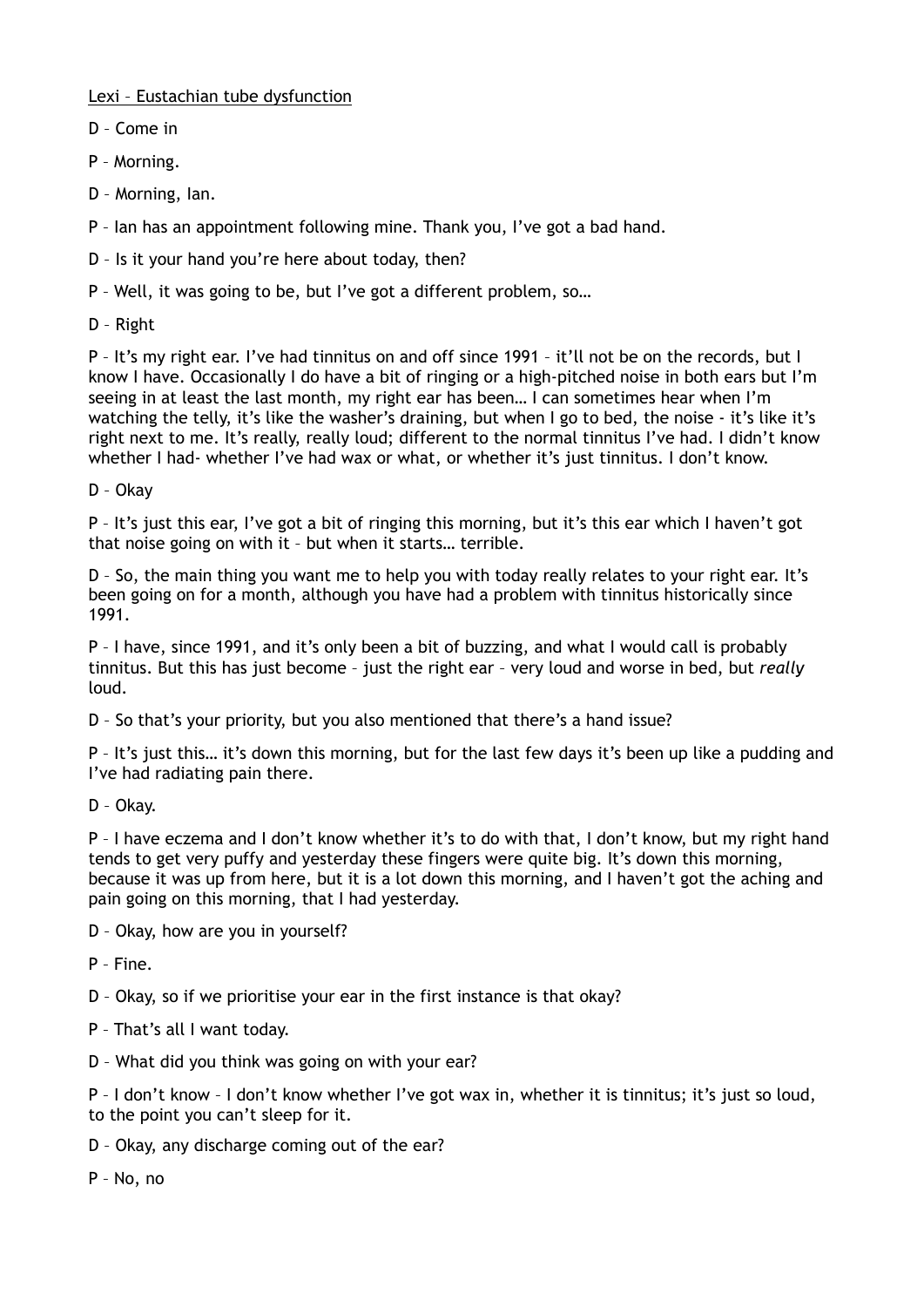D – Any change in your hearing?

P – I feel a bit, a little bit muffled, as if you could do with some Sudafed or something to clear your head. That kind of muffled.

D – Other than that, have you noticed any congestion?

P – No

D – No cold symptoms at the moment, no cough or anything?

P – No, not had a cold for a couple of months.

D – Any spinning sensations at all?

P – No

D – Nothing like that?

 $P - N<sub>0</sub>$ 

D – Okay. And the hand problem, if I can just double check?

P – I don't know whether it's just arthritis or something because I haven't knocked it or anything like that.

D – No injury, and no family history of arthritis?

P – I have, I know I've got it in those two fingers, because I got told once when I had an x-ray, but it just seems like this pain gets quite intense. I did have toothache the other day and I was already backing it with paracetamol, and it didn't touch that.

D – Sure, okay. But it seems to be getting better of its own accord.

P – I haven't got it today, I haven't got it today.

D – Yeah. What was your deepest fear related to that?

P – I don't know really, not… I didn't have a fear. I just thought 'is it a touch of arthritis', or what is it.

D – No clots in the family? Nothing like that?

P – No, no.

D – Okay, and any drastic things that you'd read on the internet for the ear?

P – No, I've never looked.

D – Nothing like that, no? Alright. Was there anything in particular that you wanted me to do about the thing with the ear?

P – Just to have a look, to see, is it wax, or could it be tinnitus – that was all. Just a reason for it, really.

D – Alright, okay. You've got type 2 diabetes?

P – I have, yes.

D – You've recently changed your treatment a little bit with your pioglitazone; are you tolerating that okay?

P – Yeah, all that's doing is making me go to the toilet a little bit more, but nothing else.

D – Okay, otherwise you're tolerating that okay?

P – During the night and during the day, but fine, no problems.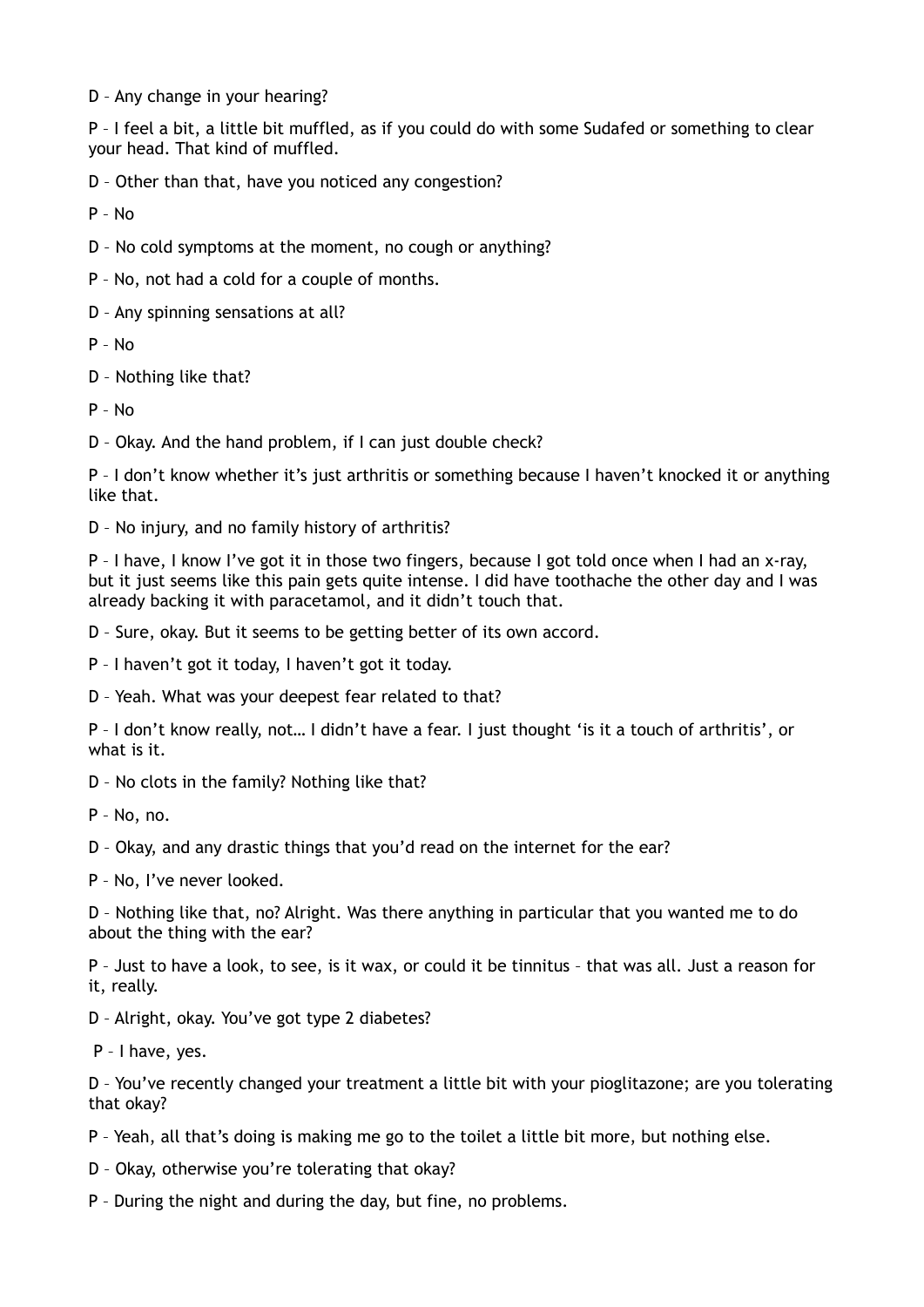- D But Janet's keeping an eye on that for you?
- P I'm there at 9 o'clock this morning with a urine sample and for bloods.
- D Good, can I check there's no swellings anywhere else?
- P Yes.
- D No joint swellings, no joint tenderness, no stiffness in the mornings or anything like that?
- P I haven't got anything, no.
- D And your weight's been fairly stable at the moment, is it?

P – No, but only because I've been really naughty. That has gone up a bit, but it's nothing unusual to what I've been eating. I expect that.

- D Okay, and you're not a smoker?
- P No, never.

D – Alright, okay. Good, okay, well why don't we check you over? We'll start with your ear and then have a wee look at your hand as well, if that's okay?

P – Yeah.

- D I'm going to test your hearing if I may?
- P Yeah.
- D Just tell me what I'm saying… [whispered] 'twenty-one'.
- P Twenty-one.
- D Good… [whispered] 'ninety-eight'.
- P Ninety-eight.
- D So, you're hearing's pretty good.
- P I've always had excellent hearing, always, but it does feel a little bit muffled.
- D Okay, and the world's not going 'round when you turn over in bed?
- P Nothing, no spinning, no nothing.
- D Alright, you've had no chest pains and no breathlessness?
- P No, no.
- D Not sore when I press on there?
- $P No.$
- D And your teeth are okay, are they?
- P Yeah.

D – Yeah, okay. Open your mouth… breathe in; close your mouth. And no pain in your face at all?

P – No.

D – And as you said, no cold symptoms, not sneezing. If you can look towards your husband? And you've never been a smoker, have you? Good, okay. Let's have a wee look at your hand as well.

P – It's just that one.

D – So, no swelling of your joints there.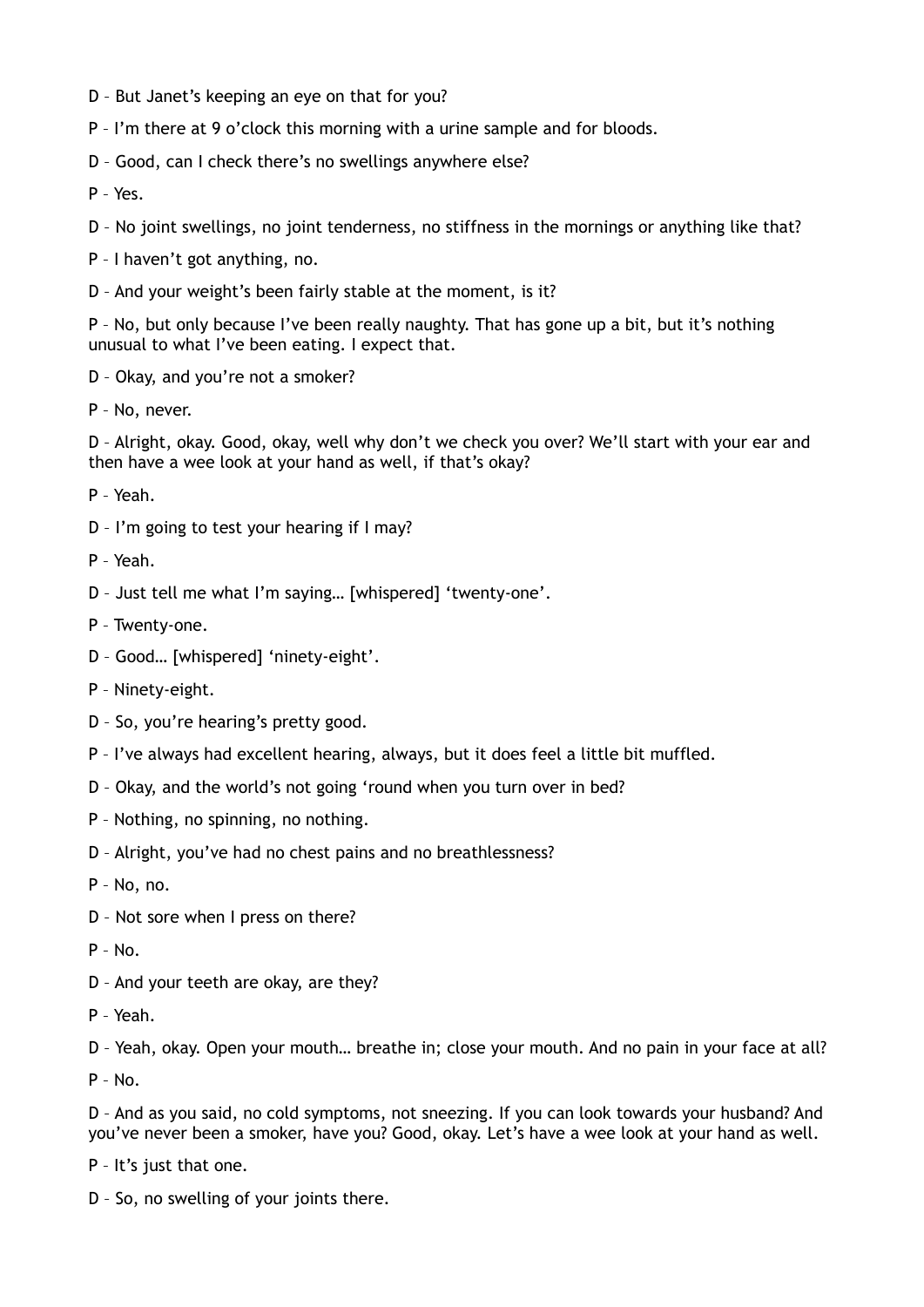- P No, I wouldn't have been able to have stood you pressing it yesterday.
- D Oh, alright. And you're not tender there?
- P No, no.
- D Can you cock your wrist up there?
- P No pain, nothing.
- D It doesn't hurt when you do that?
- $P No$ .
- D Great, okay, so it seems to be getting better, whatever it's been.
- P Yeah, it's just been radiating there yesterday the whole thing was puffed up.
- D I need to know if you're finding that the forearm is becoming swollen and tender.
- P Right, okay.

D – But, if you've got persistent problems with stiffness and pain in your joints, let's have another look at you as well.

P – Right, which I haven't, which I haven't at the moment.

D – All right, okay. So, the problem- the main issue that you wanted to talk about was related to your ear. You were wondering about wax; there's no suggestion of any wax there. Your hearing's pretty good, but your ear drum on the right-hand side is slightly sucked in, in a way – that sort of thing sometimes happens with a cold, but you've not mentioned a cold. But, it's usually caused by you not being able to balance the pressures in your ear, so it's a problem called 'eustachian tube dysfunction'. You know when you go up in a plane and you pop your ears?

P – Yes.

D – That's not working so well at the moment. Can you make it pop at the moment, if you hold your nose and blow until your ear pops, does that work on that side?

P – It did for that one, but not that side.

D – It does on that side, but not on that side? So, that confirms that's what the problem is.

P – Right.

D – Right, it's nothing sinister or worrying. It'll get better, but we can make it get better a bit faster if you want.

P – Right.

D – So, all you need to do is to learn how to do that popping exercise.

P -Right, right.

D – So you can do that with a mint. So, having a mint in your mouth, maybe sugar-free chewing gum for you would be ideal, being diabetic – but all you want to do is to make your ear pop several times a day. If it's not working without help, then it may be helpful for you to use a decongestant, but you mustn't use the decongestant for any longer than about a week or so.

P – Right.

D – And you can just buy that over the counter, just a nasal decongestant – the chemist will recommend something for you. Does that sound okay?

P – That sounds fine, yeah.